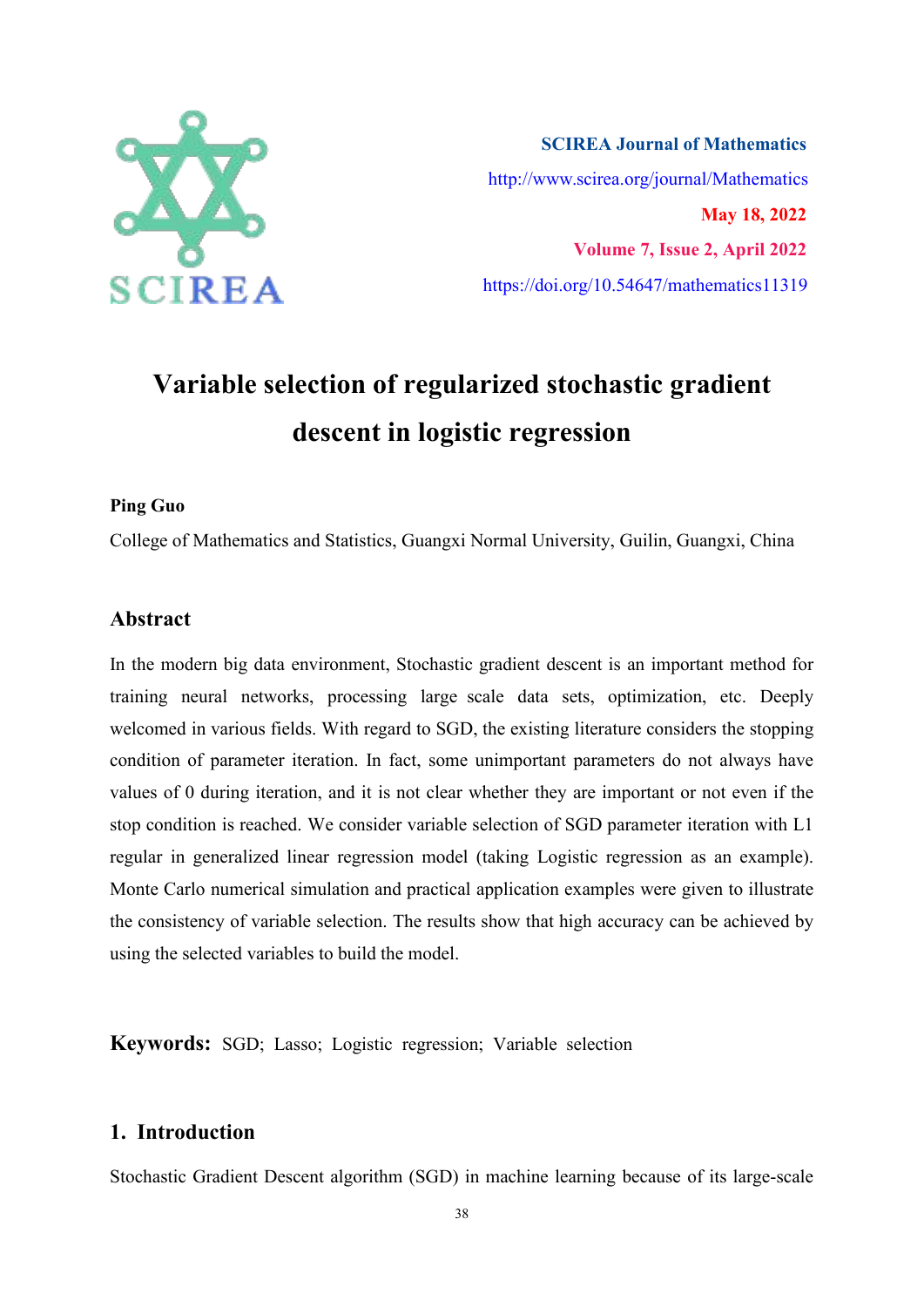processing, the characteristics of high efficient calculation, now already the optimization problem has become the dominant generation method. SGD is widely applied in optimization control problems<sup>[1]</sup> and signal processing<sup>[2]</sup>, such as training neural networks<sup>[3]</sup>, data handling noise [4], but non-significant parameters are not always 0 in the iterative process in optimization problems.

On the other hand, as we know, Lasso was proposed by Tibshirani in 1996<sup>[5]</sup>. The parameter estimation of this method is the least squares estimation with constraints. In essence, some parameter values are compressed to 0 to realize model selection. However, although Lasso method can realize parameter estimation and variable selection, it is limited by linearity. It is obvious that the relationship between features may not be linear in real life. Inspired by Khalili and Chen<sup>[6]</sup>, this paper combined SGD method with Lasso method under the condition of logistic regression. Monte Carlo simulation shows that this method can select important variables in the feature screening process.

The rest of this article is organized as follows. In the second stanza, we introduce some preliminary knowledge and the idea that it is not significant to judge thatthe iteration process is not always zero. In Section 3, Monte Carlo numerical simulations are used to demonstrate Consistency of iterative variable selection for L1 regularized SGD parameters. In Section 4, an example of a practical application is given. Finally, the main content is summarized in Section 5.

### **2. Model Formulation**

#### **2.1 Preliminary knowledge**

We consider logistic regression model. let  $(x_i, y_i)$ ,  $i = 1, 2, \dots, n$  denote an independent and identically distributed dataset, where  $x = (x_1, x_2, \dots, x_d) \in R^{n \times d}$  and  $y = (y_1, y_2, \dots, y_n)^T$ . d is the number of covariables.

Without loss of generality, generalized linear models can be expressed as  $y = h^{-1}(x^T \beta)$ , where  $\beta = (\beta_1, \beta_2, \dots, \beta_d)^T$ , and *h*( $\cdot$ ) denote activation function. The activation function selected by logistic regression is sigmoid, *y* is the dichotomous response variable, the actual formulas as follow:

$$
log it(y) = x^T \beta , \qquad (1)
$$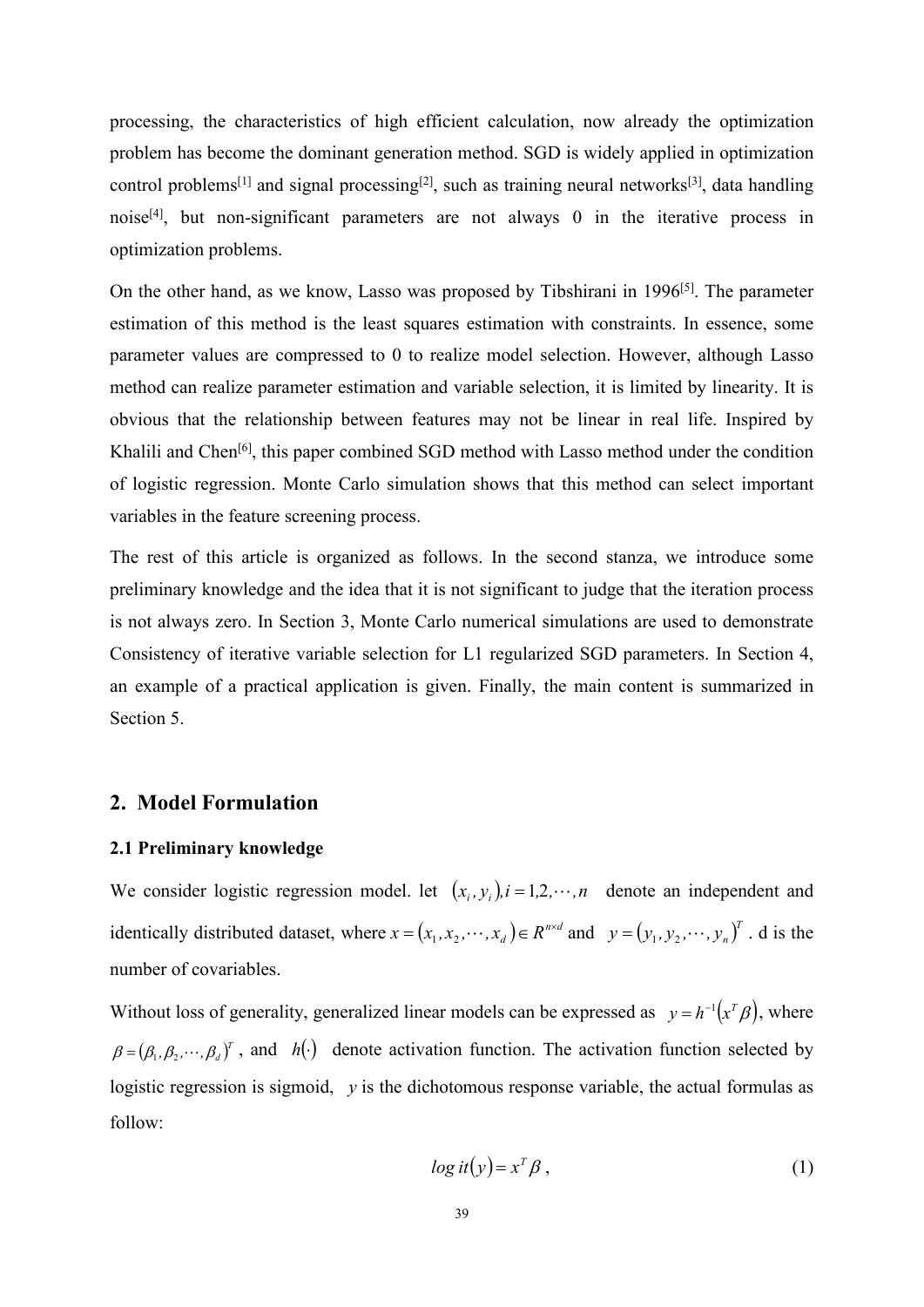where  $log it(y) = ln(p(y = 1) / p(y = 0)).$ 

Then, penalty log conditional likelihood function<sup>[6]</sup> of logistic regression model can be obtained:

$$
l(\beta) = \sum_{i=1}^{n} \left[ y_i \log \left( \frac{1}{1 + \exp\{-x_i \beta\}} \right) + (1 - y_i) \log \left( 1 - \frac{1}{1 + \exp\{-x_i \beta\}} \right) \right] - \lambda \|\beta\|_1,
$$
 (2)

where  $y_i = P(y=1)$ . Similar to Wang and Nguyen<sup>[7]</sup>, the partial derivative of  $\beta_j$  was firstly calculated and parameter iteration was carried out using SGD method.

$$
\frac{\partial}{\partial \beta_j} l(\beta) = \sum_{i=1}^n y_i \frac{\exp\{-x_i \beta\}}{1 + \exp\{-x_i \beta\}} x_{ij} + \sum_{i=1}^n (1 - y_i) \frac{-1}{1 + \exp\{-x_i \beta\}} x_{ij} - \lambda sign(\beta_j)
$$
  
= 
$$
\sum_{i=1}^n \left( y_i - \frac{1}{1 + \exp\{-x_i \beta\}} \right) x_{ij} - \lambda sign(\beta_j)
$$

The rule of iteration update is

$$
\beta_j^{(t+1)} = \beta_j^{(t)} + \alpha \left( \sum_{i=1}^{\text{batch}} \left( y_i - \frac{1}{1 + \exp\{-x_i \beta\}} \right) x_{ij} - \lambda sign(\beta_j^{(t)}) \right),\tag{3}
$$

where  $\alpha$  is learning rate, batch denote number of random samples for each training. Stopping condition<sup>[7]</sup> is  $\frac{1}{d} \sum_{j=1}^{n} |\beta_j^{(i+1)} - \beta_j^{(i)}| < \varepsilon$ , the difference is that the threshold  $\varepsilon$  is 0.05.  $\sum_{i=1}^{d} |g^{(t+1)} - g^{(t)}| < \epsilon$  the difference *j*  $\frac{1}{d} \sum_{j=1}^{d} |\beta_j^{(t+1)} - \beta_j^{(t)}| < \varepsilon$ , the difference is that the threshold  $\varepsilon$  is 0.05.

#### **2.2 An idea**

The values of insignificant parameters of the SGD algorithm are not always 0 in the iterative process. On the other hand, Lasso is used under the linear assumption. Here, we present an idea inspired by probability theory.

We assume that when the iteration parameter reaches the stop condition, the total number of iterations is T. Analyze the parameter value beta obtained according to the iteration rule, and let set K denote index, where  $K = \{k : |\beta_k^{(T)}| \le 0.5\} \subset [d]$ . Let event A denote  $\beta_k^{(t)}, t = 1, 2, \dots, T$  is less than the critical value  $\delta$ . Iterating over the elements of set K, let B denote the number of times that set A occurs in T iterations. The formula for B is as follows:

$$
B = \sum_{t=1}^{T} I\left(\left|\beta_k^{(t)}\right| < \delta\right), \delta = 0.05, k \in \mathcal{K},\tag{4}
$$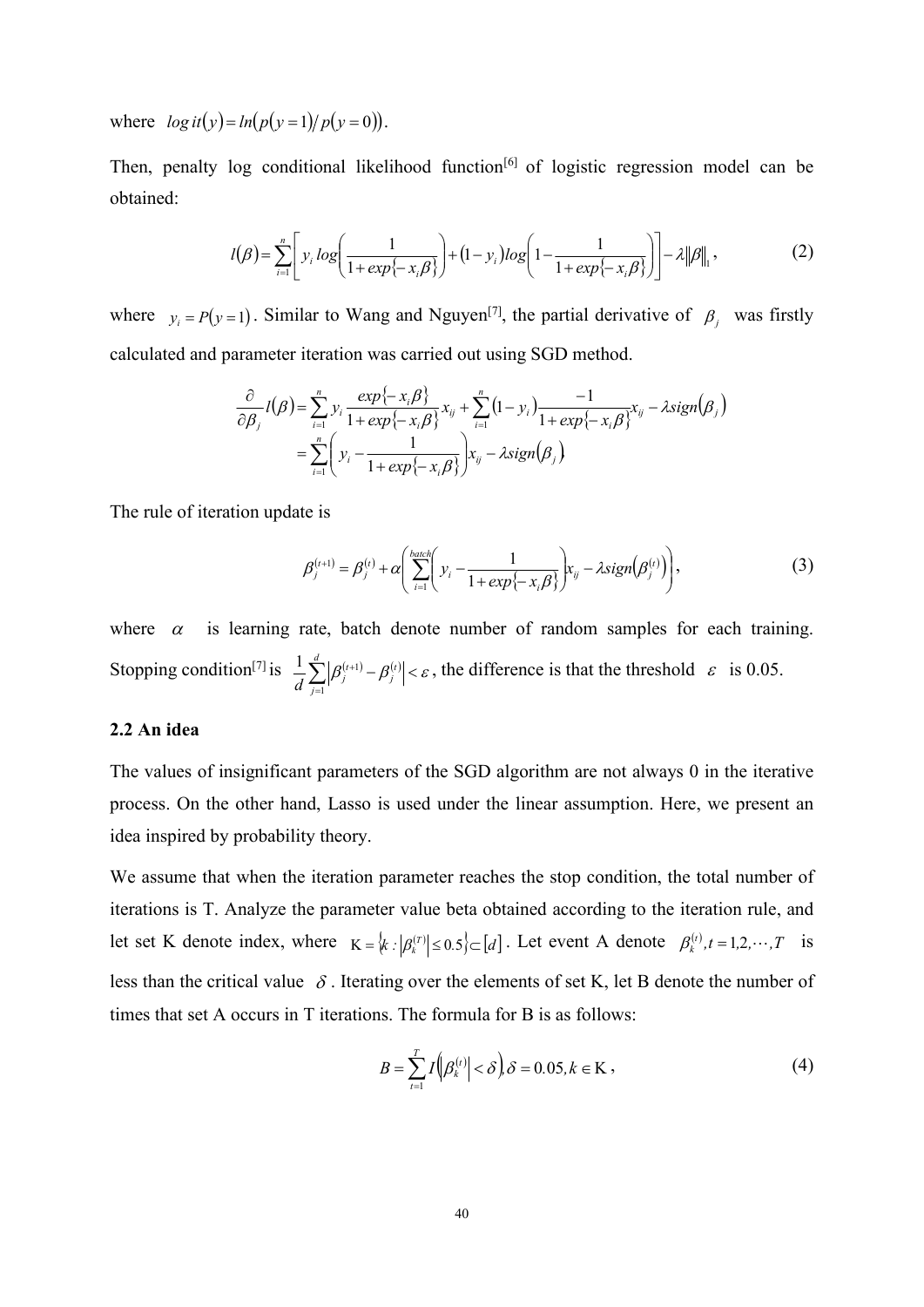We set  $\beta_j$  to 0 if the proportion of B to total times T is greater than 90%, where *Rate* =  $B/T$ . Thus, based on the idea that "small probability" events are impossible to happen, we can judge that a certain  $\beta_i$  is an insignificant parameter and select variables.

#### **3. Numerical solutions**

In this section, monte Carlo numerical simulation is used to illustrate the consistency of variable selection. Generated data from the following models:

$$
log it(y) = 3x_1 - 2x_2 + 5x_3 + 0x_4 + \dots + 0x_{100} + \varepsilon
$$

where  $log it(y) = ln(p(y=1)/p(y=0))$ ,  $\varepsilon \sim N(0,1)$ . Covariates and random errors are normally distributed.

Yan Sun<sup>[8]</sup> was referred to for data generation. The difference is that this paper generates a data set containing 10,000 samples. Generated dataset was shuffled, and dataset was divided into training set, test set in a ratio of 7:3. Since this is a convex optimization problem, the iterative initialization is set  $\beta_j^{(0)} = 0, j = 1, 2, \dots, d$ . In order to avoid the randomness of simulation results, and the same group of training data was repeatedly run for 10 times, and finally selected statistical variables were determined. With the idea that "low probability" events are unlikely to occur, we select three important variables,  $x_1$ ,  $x_2$ , and  $x_3$ , where  $\beta_1^{(1000)} = 2.9645$ ,  $\beta_2^{(1000)} = -1.9271$ ,  $\beta_3^{(1000)} = 4.7228$ . According to the selected variables, the logistic regression model is established using the test set, and the relevant results are obtained. Analysis of Deviance and confusion matrix shown in Table 1 and Table 2. It was evident that accuracy value is 0.9040, sensitivity is 0.9013, specificity is 0.9067. This shows that the prediction accuracy of the model is very high.

**Table 1: Analysis of Deviance**

|                  | Df | <b>Deviance</b>    | Resid. Df | Resid. Dev | $Pr(\geq Chi)$  |
|------------------|----|--------------------|-----------|------------|-----------------|
| x test<br>$\sim$ |    | 2770.7<br>$\sim$ 1 | 2986      | 1374.2     | $< 2.2e-16$ *** |

#### **Table 2: confusion matrix**

| reference |  |  |
|-----------|--|--|
|           |  |  |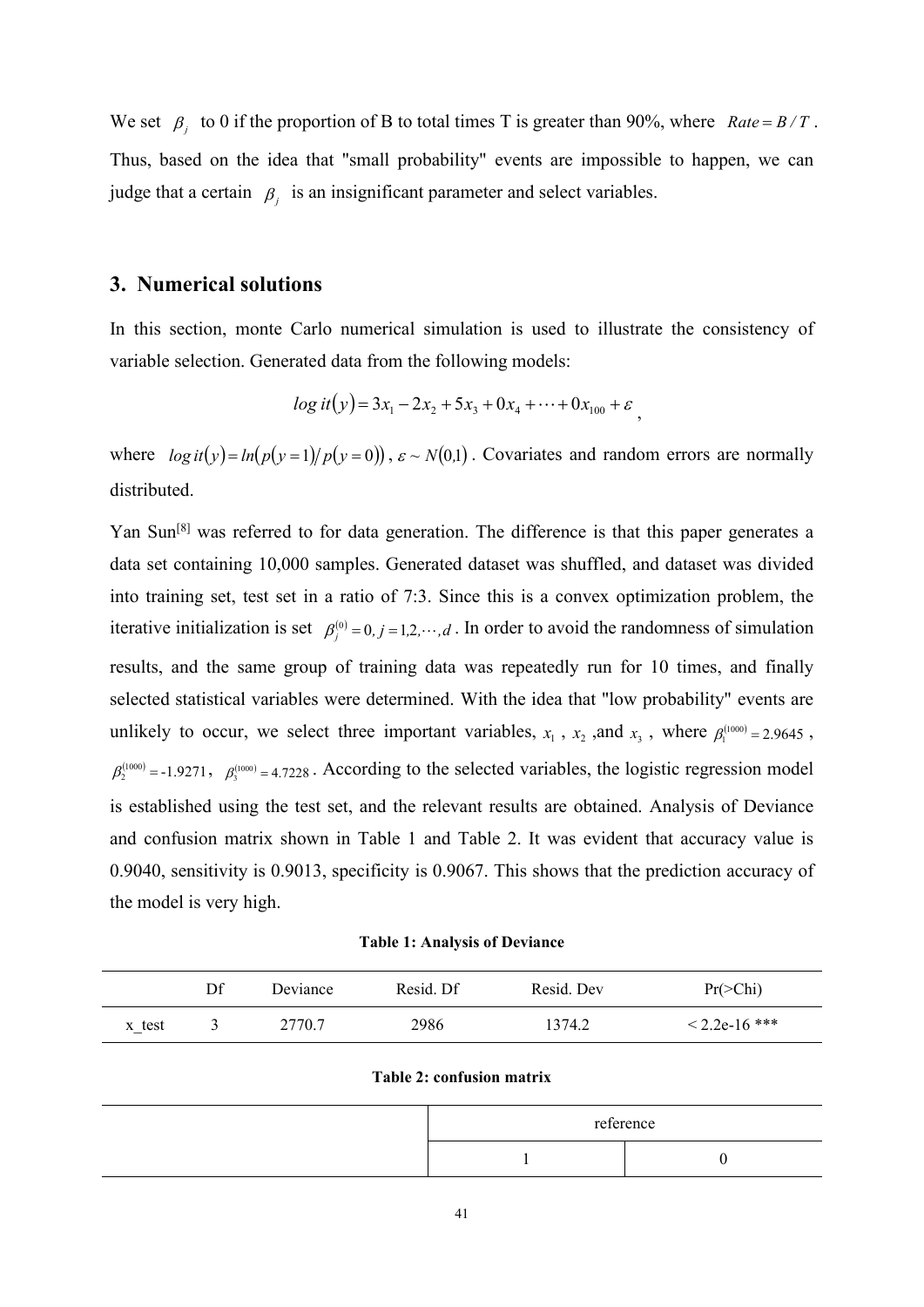|            | $tp=1343$ | $fp=140$  |
|------------|-----------|-----------|
| prediction | $fn=147$  | $tn=1360$ |

Receiver operating characteristic(ROC) curve shown in Figure 1. The value of Area Under Curve(AUC) is 0.9677, the modle has high prediction accuracy.



**Figure 1: Receiver operating characteristic curve**

## **4. An illustrative example**

An example of practical application is given. With the rise of the Internet, three first-generation online recruitment industries were born in China in the 1990s. And Recruitment websites are booming, many enterprises and many job seekers are willing to choose online recruitment. Thus, collecting and using relevant platform recruitment information for study and research with reliability and universality of audience.

This paper adopts the recruitment data of development engineers in Beijing, Shanghai, Guangzhou and Shenzhen from a recruitment platform up to April 10, 2022, with a total of 3391 pieces of data. Take the monthly average salary of the advertised position as the independent variable, let the sample above the total average wage be 1, otherwise 0. There are 17 covariables, Job title, workplace, company attributes, Job category, Company size, Experience requirements, education requirements, social welfare, food and housing benefits, working system, vacation benefits, regular physical examination, employee travel benefits,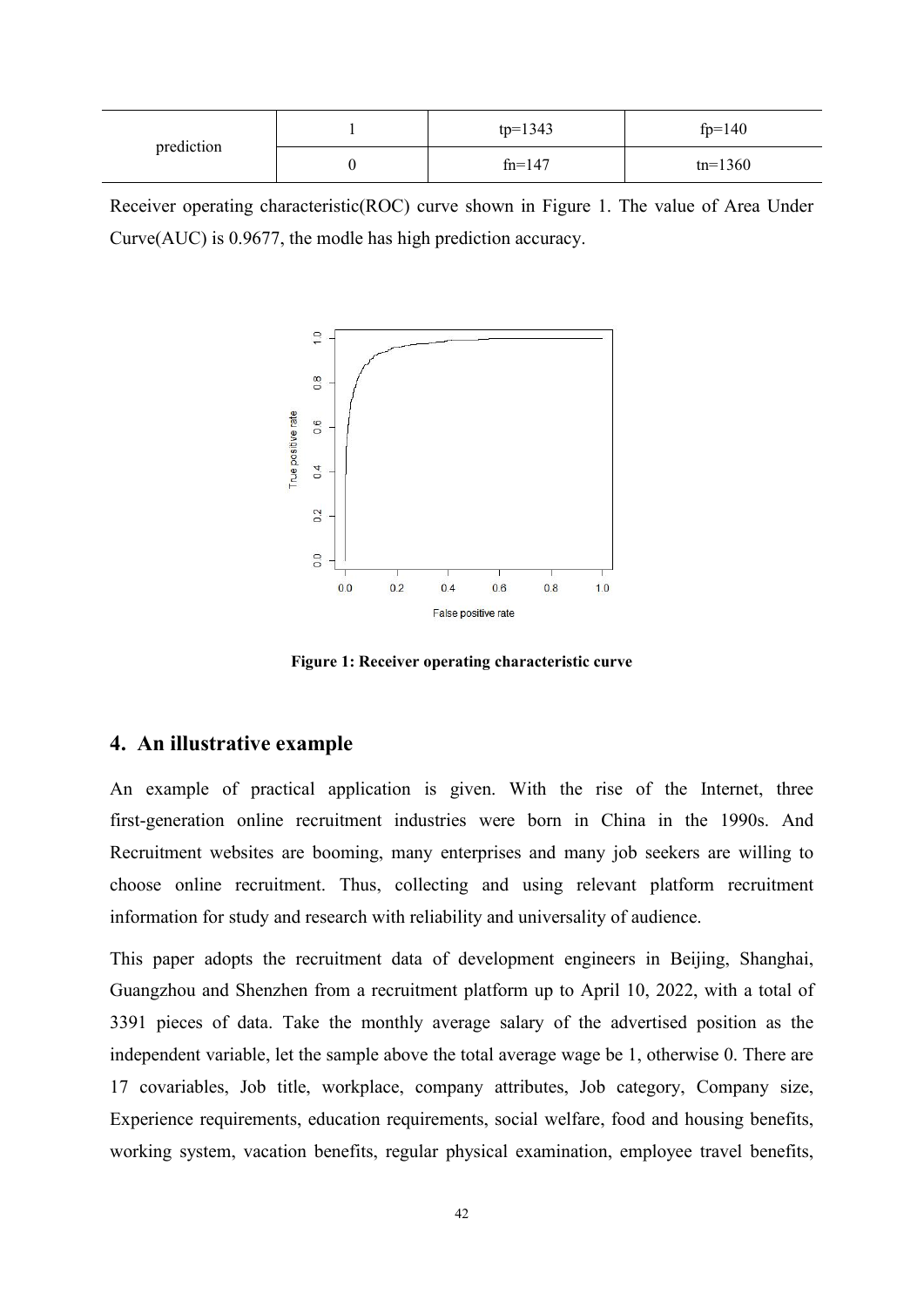company culture, other benefits, employee training, where  $x = (x_1, x_2, \dots, x_{17}) \in R^{339 \times 17}$ .

To evaluate the model, 3,391 recruitment data were shuffled and then divided into training set, and test set in an 7:3 ratio, with 2,374 and 1,017 samples, respectively. Since the unit of measurement of each characteristic variable is not consistent, normalization is considered. The rules of normalization is

$$
x'_{i,t} = \frac{x_{i,t} - \min_{1 \le i \le 3391} (x_{i,t})}{\max_{1 \le i \le 3391} (x_{i,t}) - \min_{1 \le i \le 3391} (x_{i,t})}, t = 1,2, \dots, 17.
$$
 (5)

Initialize the parameter  $\beta_j^{(0)} = 0, j = 1, 2, \dots, d$ . Also apply the idea of low probability events that will not happen. After repeated debugging program, when the number of iterations reached 10000,  $\frac{1}{17}\sum_{j=1}^{17} |\beta_j^{(10000)} - \beta_j^{(9999)}| = 0.0136$ . According to the iteration results, 11  $1 \nabla^{17}$   $\left| \rho^{(10000)} \right|$   $\rho^{(9999)}$   $\rho^{(9126)}$  According 1  $\sum_{j=1}^{17} |\beta_j^{(10000)} - \beta_j^{(9999)}| = 0.0136$ . According to the iteration results, 11 important variables were selected. The significant parameters are as follows:  $\beta_1^{(10000)} = 0.7880$ ,  $\beta_6^{(10000)} = 2.4506$ , ,  $\beta_7^{(10000)} = 4.6368$ ,  $\beta_{10}^{(10000)} = -1.0925$  and so on. These variables were used to establish logistic regression model, ROC curve shown in Figure 2, the value of AUC is 0.7746 and get high predicting accuracy.



**Figure 2: ROC curve**

## **5. Conclusion**

Stochastic gradient algorithm has become an indispensable tool for machine learning. In this paper, we propose an idea that judgment parameters are not significant based on Khalili and Chen's punishment likelihood framework. Monte Carlo simulation verifies that the results of